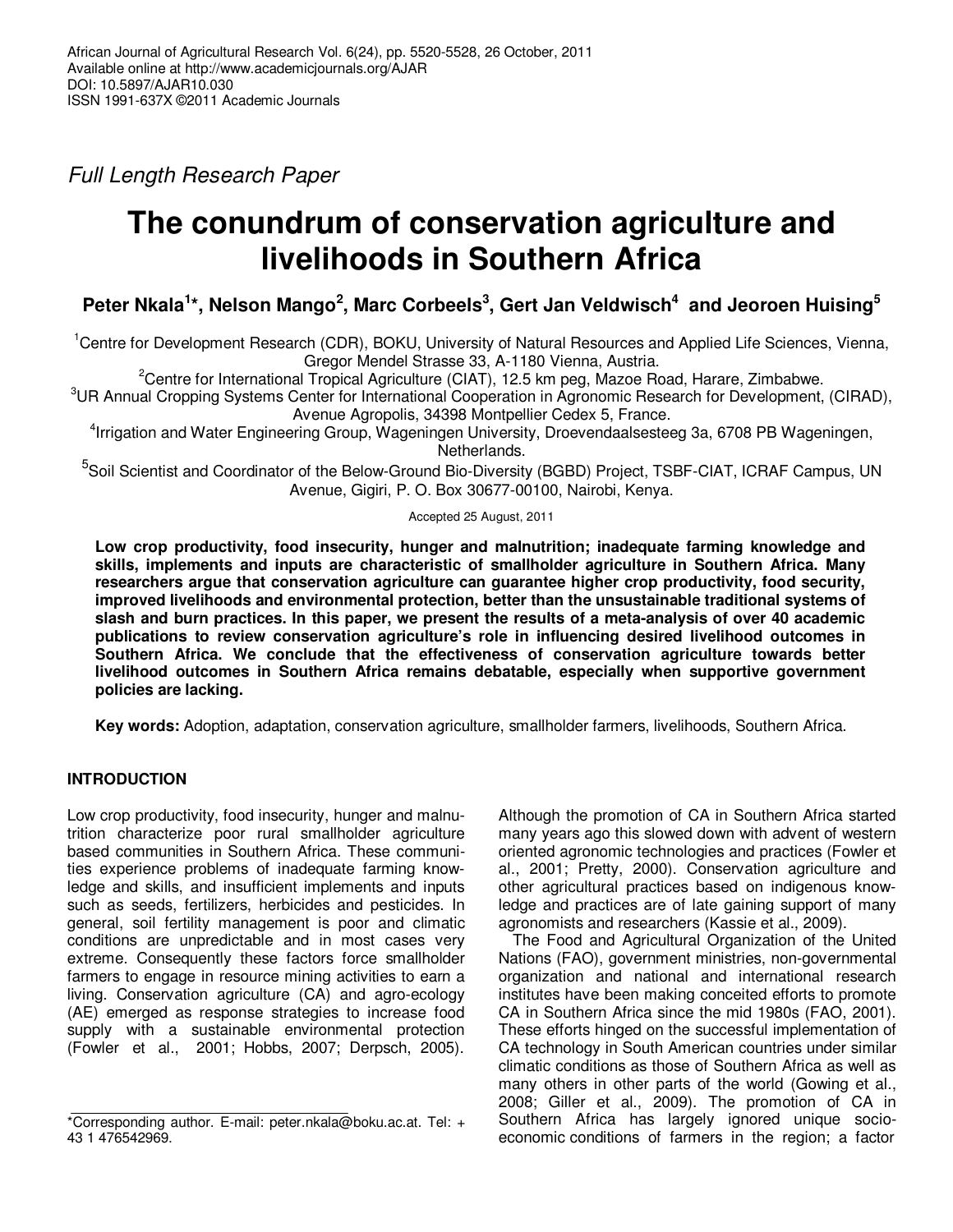

**Figure 1.** The sustainable livelihoods framework. Source: Adapted from Miranda Cahn (2003), sustainable livelihoods: concept and practice, Massey University.

that requires a different approach to what happened in Brazil and Argentina (Altieri, 1999). Scientists have been cautioned against promoting CA as a panacea to agricultural challenges associated with poor performance in Sub-Saharan Africa (SSA) and that a critical analysis of CA's potential in the region has been missed (Giller et al., 2009). Mazvimavi et al. (2009) further argue that lack of published studies on adoption of CA leads to wrong conclusions on how farmers in Southern Africa received technologies.

#### **Rationale**

There are various studies that concentrate on adoption, productivity, energy savings and other benefits of CA yet there are only a few that attempt to explore the link between CA and livelihoods. This paper sets out to do the latter. The paper discusses CA and possible challenges in using CA as a vehicle towards better livelihoods for smallholder farmers in Southern Africa. Livelihood outcomes such as changes in household incomes, vulnerability, food security and welfare of smallholder farmers as outlined in the sustainable livelihoods framework (Cahn, 2003) are discussed in this paper.

#### **METHODS**

The paper is a meta-analytical review of 5 books, 16 journal articles, 7 bulletins, 5 conference papers, 4 unpublished research reports, 2 discussion and 3 working papers, 2 PhD theses and some grey literature. The authors' own experiences with CA from various countries in the region have also been used in this paper. The major focus of reviewed articles is broad concepts of CA and livelihoods in Southern Africa. Table 1 is a summary of various data sources used in the paper.

#### **The framework**

The sustainable livelihoods framework (SLF) in Figure 1 shows the relationship between resource endowments, livelihood assets, transforming structures/processes and livelihood outcomes (Cahn, 2003). For a detailed discussion on the SLF, see Chambers and Conway (1992). In this paper we analyze enabling factors required for positive livelihood transformations through CA given evidence from developing countries as demonstrated in studies by Lautze (1997) and Scoones (1998) in their application of the SLF.

Despite the widespread adoption and discussion of the SLF establishment a clear link between agricultural technology and desired livelihood outcomes particularly in the context of Southern Africa has been missed. Many studies concentrate on critical analysis of either SLF or technology adoption. In the other sections we discuss and propose the missing link between CA and livelihoods of smallholder farmers in Southern Africa, but first we define key concepts of livelihoods, CA and adoption that are core in our discussion.

#### **What are livelihoods?**

According to Chambers and Conway (1992), livelihoods comprise people, their capabilities, means of earning a living, including food, income and assets. Sustainable livelihoods are those that can cope and recover from stresses and shocks, maintain and enhance local and global assets, on which livelihoods depend, imparting bequests and opportunities for future generations (Carney, 2002). Shocks are sudden changes or disturbances in the economy which transform into trends or cycles when the events are prolonged or analyzed over time. Integrating expectations of future generations in today's decision making processes is necessary for the achievement of sustainable livelihoods. Niehof (2004) singles out failure to identify sources of livelihoods as one of the weaknesses of this definition of sustainable livelihoods.

Although agriculture is the core livelihood strategy in Southern Africa, agricultural practices by farmers are unsustainable. Carney (2002) and Toner (2002) argue that CA could be a panacea to sustainable livelihoods for smallholder farmers amid poverty, vulnerability, political and economic instability and civil conflicts.

However, Gowing et al. (2008) and Giller et al. (2009) disagree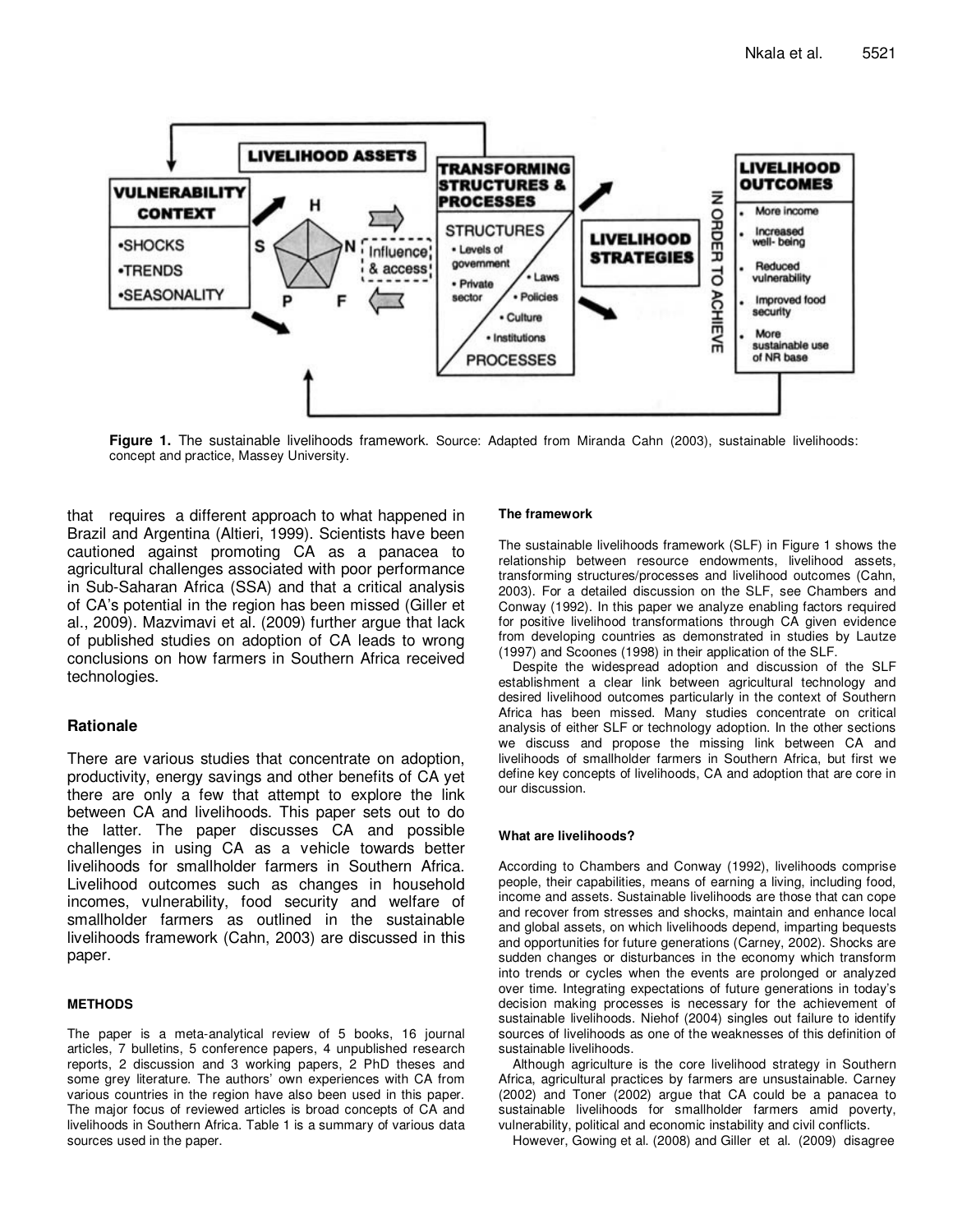| <b>Data Source</b>               | <b>Number reviewed</b> |
|----------------------------------|------------------------|
| Books                            | 5                      |
| Journal articles                 | 16                     |
| Discussion / Working papers      | 5                      |
| Conference papers                | 5                      |
| <b>Bulletins</b>                 |                        |
| <b>PhD Theses</b>                | 2                      |
| Other (reports, grey literature) | 4                      |
| Total                            | 44                     |

Source: Authors compilation.



**Figure 2.** Phases in conversion from traditional to conservation agriculture. Source: Adapted from http://www.fao.org/ag/ca.

and caution against such beliefs.

#### **What is conservation agriculture?**

Conservation agriculture is based on three agronomic principles; (1) minimal soil disturbance, (2) permanent soil cover and (3) crop rotations (FAO, 2001). The first and second principles improve soil fertility, organic matter content and rain water infiltration especially in the 0 to 20 cm top layer considered the active yet most vulnerable zone for crop production while crop rotation reduces the necessity of pesticides and herbicides in the long run (Derpsch, 2005). According to Hobbs (2006), Hobbs et al. (2006) and FAO (2001) conservation agriculture is a technology that conserves, improves and efficiently utilizes resources through integrated management of available resources combined with external inputs. The technology is variously known as conservation tillage, notillage, and zero-tillage; direct seeding/planting and crop residue mulching (Baker et al., 1996; Ereinstein, 1999; Fowler et al., 2001).

Another variation of CA that has been promoted by the International Crop Research Institute for the Semi Arid Tropics (ICRISAT), the Food and Agricultural organization of the United Nations (FAO) and some local non-governmental organizations (NGOs) in Zimbabwe and Malawi is known as precision conservation agriculture (PCA) (Twomlow et al., 2008). PCA rests on four principles of; (a) minimum tillage; (b) precise application of small doses of nitrogen fertilizer; (c) combining high soil fertility with

improved seed and (d) use of crop residues for permanent soil cover (Twomlow et al., 2008). Although conservation agriculture can be referred to by various names depending on scientists, where CA is promoted and the type of farmers targeted by the technology; CA hardly exists as a package proposed by the FAO, especially not in Southern Africa.

#### **What constitutes adoption of CA?**

Technology adoption by farmers means sustained technology intervention practices long after projects have been terminated. However what constitutes adoption of CA in Southern Africa is not clear as different meanings have been espoused by different authors resulting in questions on whether to consider adoption as a 'discrete state with binary variables or a continuous measure?' (Giller et al., 2009; Doss, 2006). Pannell et al. (2006) argue that adoption is not an all-or-nothing decision characterized by a grey area between small-scale trialing and eventual adoption. For example, Doss (2006) states that a farmer growing at least one improved variety was considered an adopter in the 22 projects in East Africa that were implemented by the International Maize and Wheat Improvement Center (CIMMYT).

The phases in the conversion from traditional to conservation agriculture are as shown in Kaumbutho et al. (2007). Figure 2 shows adoption as a continuous but non linear process occurring in phases of varying time frames, steps and sometimes ending in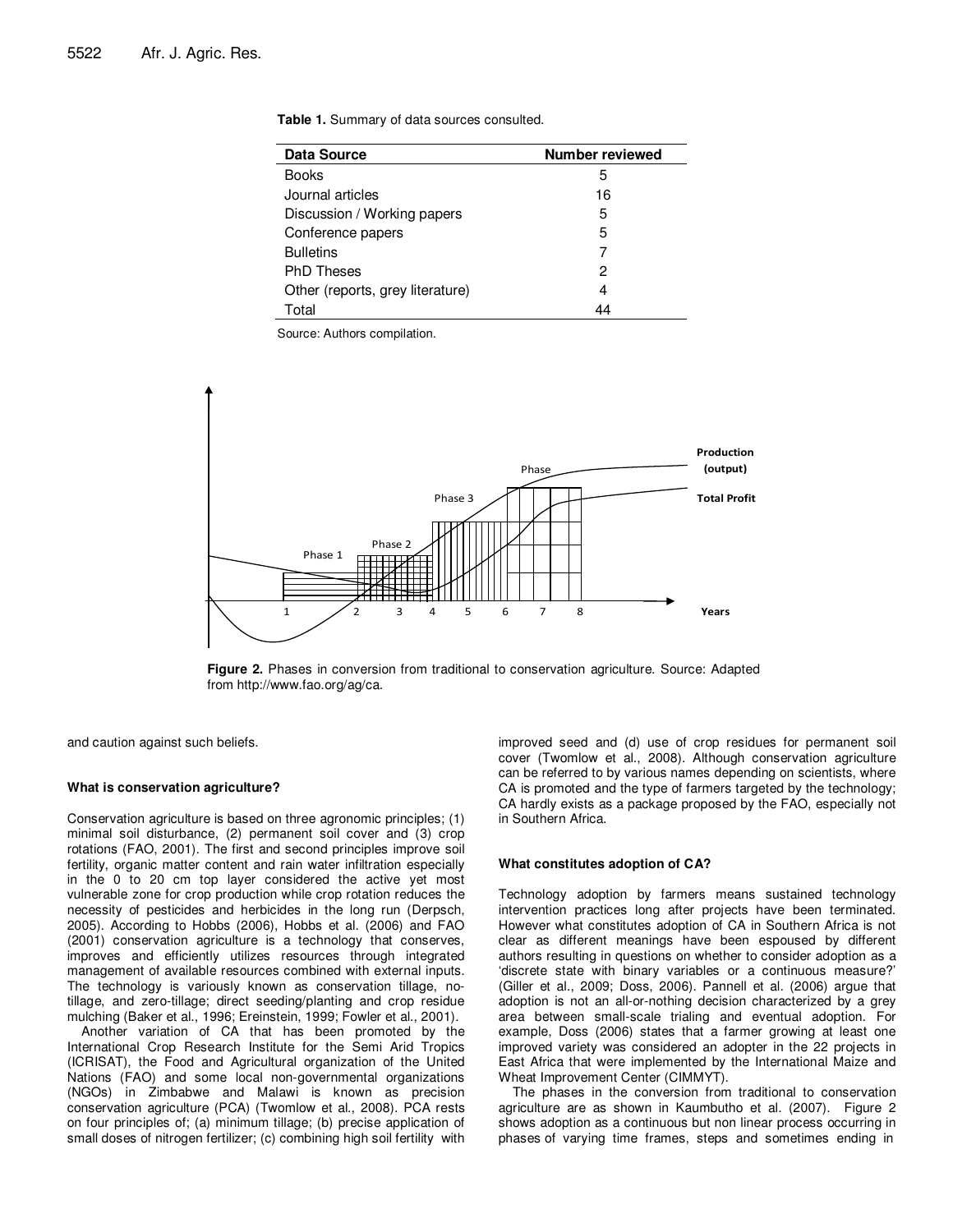partial rather than full adoption.

There are various phases of the behavior of output and profits during the adoption of CA, where the two decline initially before becoming positive. Phase 1 is mainly a learning phase during which farmers learn about the techniques of zero tillage as they adjust from traditional agricultural systems to CA. This first phase is characterised by decreases in labour, time and animal traction and accompanied by increases in the demand for agrochemicals (FAO, 2004). Improvements in soil fertility and further increases in crop yields are experienced during phase 2. Minimal profits realised at this stage are used to purchase appropriate implements and inputs. The cropping pattern gets more diversified leading to stable yields and further soil fertility improvement in phase 3. Total yield stability is achieved with peaks in both productivity and profits leading to higher food security, income and enhanced livelihoods in phase 4.

According to FAO (2001, 2004) four requirements must be satisfied for the adoption of CA by farmers; (1) benefits must be immediate and visible, (2) benefits must be substantial, (3) costs of technology dissemination must be affordable and finally, (4) support with extension services for considerable periods of time is necessary. Full benefits of CA on livelihoods can only be realized when all the three principles are well established (FAO, 2001).

#### **Promoters of conservation agriculture in Southern Africa**

The Consultative Group on International Agricultural Research (CGIAR) through affiliate organizations such as the Center for International Tropical Agriculture (CIAT), International Maize and Wheat Improvement Center (CIMMYT) and the International Crop Research Institute for the Semi-Arid Tropics (ICRISAT) have shown keen interest on CA in Southern Africa. In addition, FAO working together with ministries of agriculture's extension services and national agricultural research institutions (NARIs) are actively involved in CA projects in the region. Local NGOs like the African Conservation Tillage Network (ACT), Intermediate Technology Development Group (ITDG) and the Organization for Rural Agricultural Progress (ORAP) are major players in CA technology promotion in the region. As a result CA has been introduced in Lesotho, Namibia, Malawi, Mozambique, South Africa, Swaziland, Tanzania, Zambia and Zimbabwe (FAO, 2007). Empirical evidence on CA and livelihoods promotion efforts in Angola, Botswana, and Namibia by various organizations is scarce probably because ranching, mining and other livelihood strategies take precedence over crop farming in some of these countries. Usually funding for CA projects is provided by international research organizations and channeled through local NGOs, government departments and national agricultural research institutions.

In Malawi, Tanzania, Zambia and Zimbabwe CIMMYT facilitates adoption of CA in maize based systems while CIAT attempts to develop sustainable marketing systems that help improve the competitiveness of smallholder farmers. Heltberg et al. (2002) argue that integrating farmers into the market economy requires stimulation of economic growth and development as most poor farmers remain outside the cash economy due high transaction costs and associated risks.

## **ADOPTION AND ADAPTATION OF CA IN SOUTHERN AFRICA**

Conservation agriculture in Southern Africa is characterized by partial adoption, sometimes referred to as 'distorted adoption' or 'farmer uptake' (Giller et al., 2009). From the dichotomous understanding of the CA concept, we note that there is marginal or zero-adoption

but adaptation to ensure CA complies with local conditions. Farmers are risk averse, and careful about experimenting with unknown technologies hence traditional practices usually continue on other parts of the fields.

Observations in Mozambique show that smallholder farmers could adopt CA on any of their fields except where they would have planted sorghum because the 'stubbornness' of sorghum residues forces farmers to burn them as they prepare the land for the next planting season. In Zambia, Haggblade et al. (2003) lament lack of resources limiting smallholder farmers' in practicing ideal CA on all their land. The technology is implemented on small plots as an insurance against drought and famine since many believed that CA guarantees some level of yields even during years of drought. About 125 farmers, interviewed in central and southern Zambia revealed that 25% of cotton and 50% of their maize plots were under CA and overall CA accounted for 10 to 20% of cultivated land.

Alongside (partial) adoption also dis-adoption of CA occurs, hence it is not surprising that there are many claims of adoption of CA during tenure of NGO and NARI programs which disappear when the projects terminate, raising critical questions about the sustainability of CA (Giller et al., 2009; Bolliger, 2007). When forerunners of CA like World Vision International (WVI), Development Aid from People to People (DAPP), the Southern Province Household Food Security Programme (SPHFSP) and the Monze Dioceses in Zambia terminated projects in 2003, no evidence of CA remained on the ground.

There are many explanations for these CA adoption practices in Southern Africa. Some farmers join CA projects to access cheap inputs and other forms of support but revert to their traditional farming practices when such assistance stops. Inability to cope with intensive technology management requirements of CA as evidenced in Zambia also lead to dis-adoption of CA (Haggblade et al., 2003; Mashingaidze et al., 2006). Furthermore, ordinary smallholder farmers cannot emulate well resourced research institutions and NGOs despite skills and knowledge acquired from extension workers and scientists. In most cases only a few farmers who are not representative of the majority of local farmers participate in CA programmes introduced by NGOs. In addition, CA is not a technology for the poorly resourced farmers typically found in most countries in Southern Africa. The majority of farmers has no access to capital for purchase of agricultural implements and cannot afford ever rising costs for agrochemicals, seeds and other inputs (Lal, 2009). Finally, we note that smallholder farmers in Southern Africa have reservations about the CA because the reductions in yields in the first few years worsen the already desperate situation of food security.

We acknowledge that modern farmers are active participants, experimenters and re-designers of technologies fitting it into their specific conditions.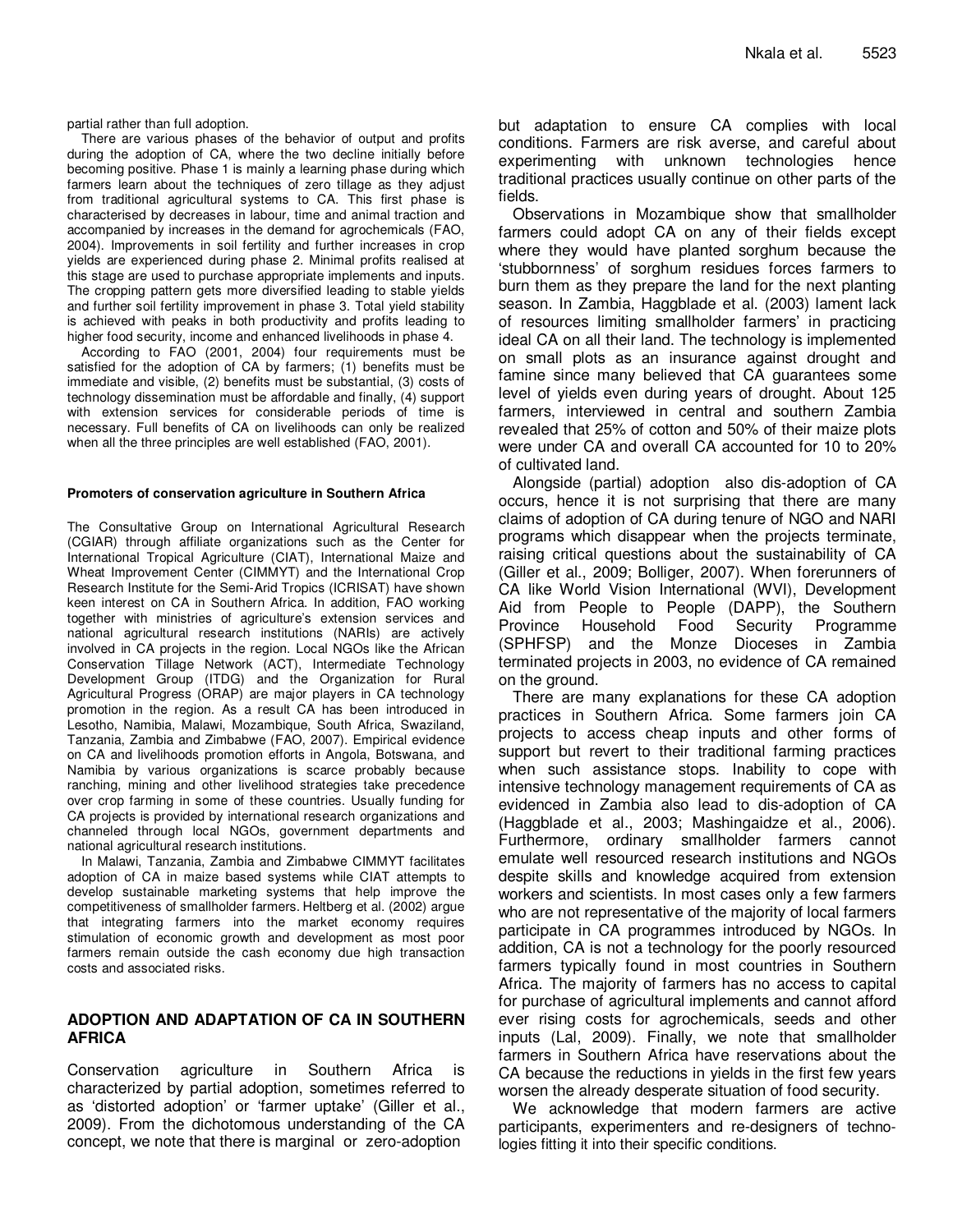Changing soil fertility, climatic conditions and socioeconomic factors throughout the trialing period coupled with the individual famer's economic, social and environmental goals influence adoption and adaptation patterns of the technology. We note that in some regions of Southern Africa CA is an attempt to dismantle traditional systems of rotational fallow, slash and burn agriculture still strong in the minds of the farmers. For this reason smallholder farmers never completely discard traditional agricultural systems and practices despite aggressive attempts to introduce new and innovative technologies. Solving adoption problems requires respecting the farmers' experiences and knowledge of their local conditions.

## **The livelihood impacts of conservation agriculture in Southern Africa**

The commonly discussed positive impacts of CA include increases in productivity through higher crop yields implying food security and consequently better economic and social wellbeing. Pretty (1998, 2000) noted these livelihood benefits among farmers who participated in the Machobane farming system in Butha Buthe and Tebellong communities in Lesotho. In Zambia, Haggblade et al. (2003) reported that CA livelihood outcomes among initial CA adopters include productivity level increases of 30 to 70%, diversification of production, increased social capital through farmers groups, less dependency on food aid and drought resilience. Fowler et al. (2001) reported increases of yields of up to 3.5 t ha<sup>-1</sup> for most major crops and increased food security in the region. Similar results have been reported about CA in Zimbabwe by Twomlow (2006, 2008), Nyagumbo (1999), Fowler et al. (2001) and Mashingaidze et al. (2006). There is also evidence of limited benefits of CA from our discussions with CA farmers in Gondola, Gorongosa and Manica districts in Mozambique. We however take caution that attributing all livelihood benefits to CA in the absence of robust quantitative approaches capable of isolating effects of other exogenous factors could be oversimplification of an otherwise very complex process. Farmers usually express negative outcomes of CA including problems of labour distribution among various activities during the agricultural season, especially with weeds. According to Riches et al. (1997) weeding accounts for 60% of labor required for maize production and requires proper planning and effective management. Observations and discussions with farmers in Gondola, Gorongosa and Manica districts of Mozambique also revealed that there were weed control problems during the 2008/2009 season because of floods and incessant rains. These problems affected women more than men because in most traditional farming systems in the region, women and children are responsible for weeding. The problem becomes worse among smallholder farmers who lack capital to purchase herbicides and pesticides.

## **DISCUSSION**

Here, we present our discussion on how CA is interlinked with livelihoods with special focus on the technology's potential in Southern Africa taking cognizance of the various components of the sustainable livelihoods framework as discussed in Chambers and Conway (1992). We explore the link between CA and various livelihood outcomes including, vulnerability, capital assets, livelihood strategies and institutional arrangements on the understanding that economic and agricultural systems depend on natural, social, human, physical and financial capital endowments amid intermittent shocks and (seasonal) trends (Coleman, 1990; Putnam, 1993; Costanza et al., 1997; Pretty, 1998; Pretty et al., 2000).

#### **Conservation agriculture and vulnerability in Southern Africa**

Extreme weather patterns, poor soils and lack of institutional support are some of the factors responsible for vulnerability of smallholder farmers in Southern Africa. Cultivation of marginal lands of declining soil fertility and low productivity levels also worsen vulnerability (Norton, 1995). Barrios et al. (2008) argue that agricultural production in SSA has been affected by climate change in the last half of the 20th century. Jones et al. (2008) further argue that impacts of climate change are likely to reduce crop yields by 20 to 30% by 2050 in already marginal cropping regions thereby necessitating a shift from dependence on cropping to livestock as a livelihood option for most poor rural households. On this front Mozambique suffers from severe droughts in some seasons although the country receives substantial amounts of rainfall during summer (Barrios et al., 2008). Since 2000, flooding has worsened farm productivity thereby increasing the vulnerability of smallholder farmers to both extreme rainfall patterns. Floods and wild fires damage various infrastructures such as roads and bridges further compounding transportation problems of agricultural inputs, equipment and personnel to remote areas. Poor extension services provision, poorly organized farmers' organizations, poor means of transport, and insufficient housing for extension workers in the districts also aggravate the vulnerability problem. Furthermore, farmers operate in inefficient product and credit markets characterized by highly distorted prices of both inputs and produce (Kassie et al., 2009). Finally, poverty, political and economic instability exacerbate the problem thereby dampening the impact of CA promotion programmes on livelihoods.

## **Conservation agriculture and ownership of assets in Southern Africa**

Limited access to assets and coping strategies forces farmers in Southern Africa to practice unsustainable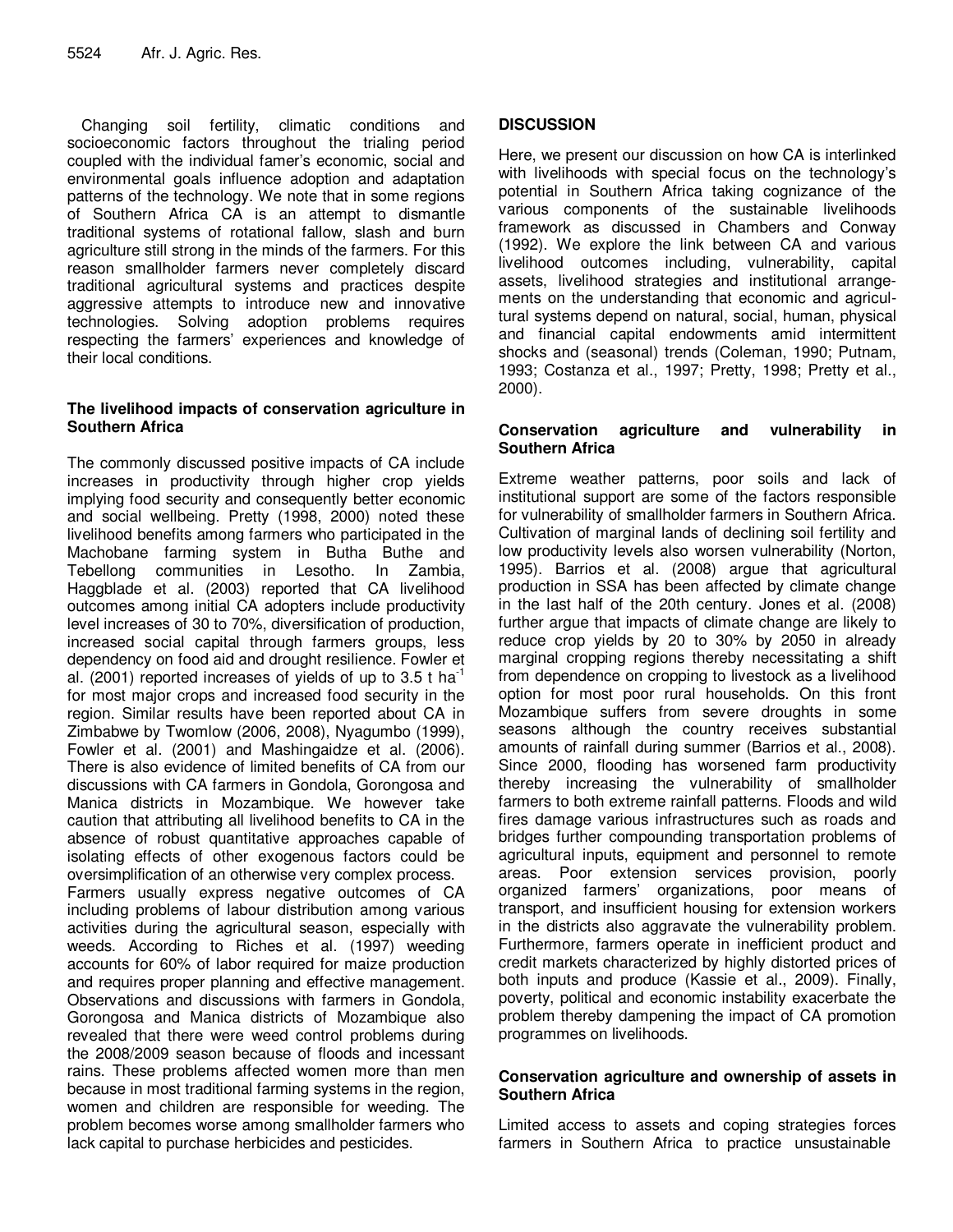livelihoods practices (Cahn, 2003). Conservation agriculture requires well resourced smallholder farmers regarding implements; basic finance and other livelihood assets but most farmers lack such basic resources (Heltberg et al., 2002). Lal (2009) argues that lack of proper seeding equipment like jab planters, disc planters, magoye rippers, zero-drills or cattle for draught power are the principal constraints to adoption of CA in SSA. In most cases organizations carrying out interventions provide such equipment during demo trials as happened in Pumbuto, Nhanguo and Ruaca in Mozambique during the 2008/2009 cropping season. Left alone smallholder farmers would use hand hoes, machetes and slashes which basic implements are owned by most farmers.

Although about 94% of rural households' livelihoods in Mozambique are engaged in agriculture, land belongs to the state and farmers have no title to the land thus prohibiting use of land as collateral. We observe that land is not so limiting factor in Mozambique and farmers practice fallow systems to manage soil fertility problems giving the traditional practice of slash and burn system a comparative advantage over CA.

## **CA and transformation structures and livelihoods in Southern Africa**

Livelihoods are impacted on by transformation structures and processes which comprise both public and private institutions. The importance of these structures and processes characterized by NGOs, local traditional and central government, cannot be ignored in discussing their role in facilitating livelihood outcomes through CA in Southern Africa. These provide employment; agricultural inputs and equipment and also play a major role in influencing the direction of technology transfer. For example introducing CA in rural communities entails lobbying first at policy level to convince politicians and government officials.

Rural communities in Southern Africa comprise a diversity of cultures, economies and traditional political systems which influence farmers' perceptions with regards to new agricultural technologies and livelihood patterns. Culture and traditions do influence the distribution of resources and technologies dissemination in various ways. In most cases communal people are not aware of the rules and regulations governing the use of resources such as land and pastures.

In most cases the traditional and secular livelihoods transforming institutions are weak, ineffective and lack capital, financial and human resources for the effective management of common property resources. So are the management structures governing the role of farmers and their involvement, place and rights to resources, patterns of land use and tenure, dispute settlement, leadership and legal systems. Capacities associated with socioeconomic well-being, quality of technology and

accessibility, research and extension and government and non-governmental institutional support including policy frameworks expected from administering institutions is largely sub-standard. These institutional problems militate against realization of positive impacts and livelihood outcomes in the smallholder agricultural sectors in the region.

## **Livelihood strategies and conservation agriculture in Southern Africa**

The potential impact of CA on livelihoods is linked to livelihood strategies which mainly comprise agriculture, remittances, microenterprise and trade among others. Livelihood strategies are various activities or adopted household behavior patterns undertaken to earn a living. These are important part of the assets-activities-outcome cycle in livelihoods analysis. The role of agriculture as a key livelihood strategy generating employment at microlevel and significant contributor to national income cannot be doubted (Doss, 2006). Subsistence agriculture supports approximately 90% of the households in Southern Africa (Heltberg et al., 2002). The high input requirements of CA preclude most smallholder farmers engaged in agriculture from realizing full benefits of this technology.

Adopting off-farm livelihood strategies through remittances and pensions is a norm in countries like Lesotho, Malawi, South Africa, Swaziland, and Zimbabwe. Young people migrate to cities in search of greener pastures and formal employment largely because of low and unstable incomes from agriculture. Other livelihood strategies such as brewing traditional beer for sale particularly in Malawi, Mozambique and Zimbabwe, to supplement household income are also common. The success of CA could be realized through the reversal of these off-farm livelihood strategies by exploiting their weaknesses and failures to provide formidable exit from agriculture. However, how CA could facilitate this transition to non-agriculture based livelihood strategies remains debatable and requires more investigation. This will be the subject of future research that seeks to identify livelihood transitions of smallholder farmers that can be attributed to CA in three communities in Gondola, Gorongosa and Manica districts of Mozambique.

## **Constraints against implementation of CA in Southern Africa**

Here, we outline and discuss constraints likely to be encountered during implementation of CA in Southern Africa noting that there is already a deep-rooted belief that all agriculture is conventional. Conservation agriculture has been successful in communities with fertile soils but its performance on poor degraded soils in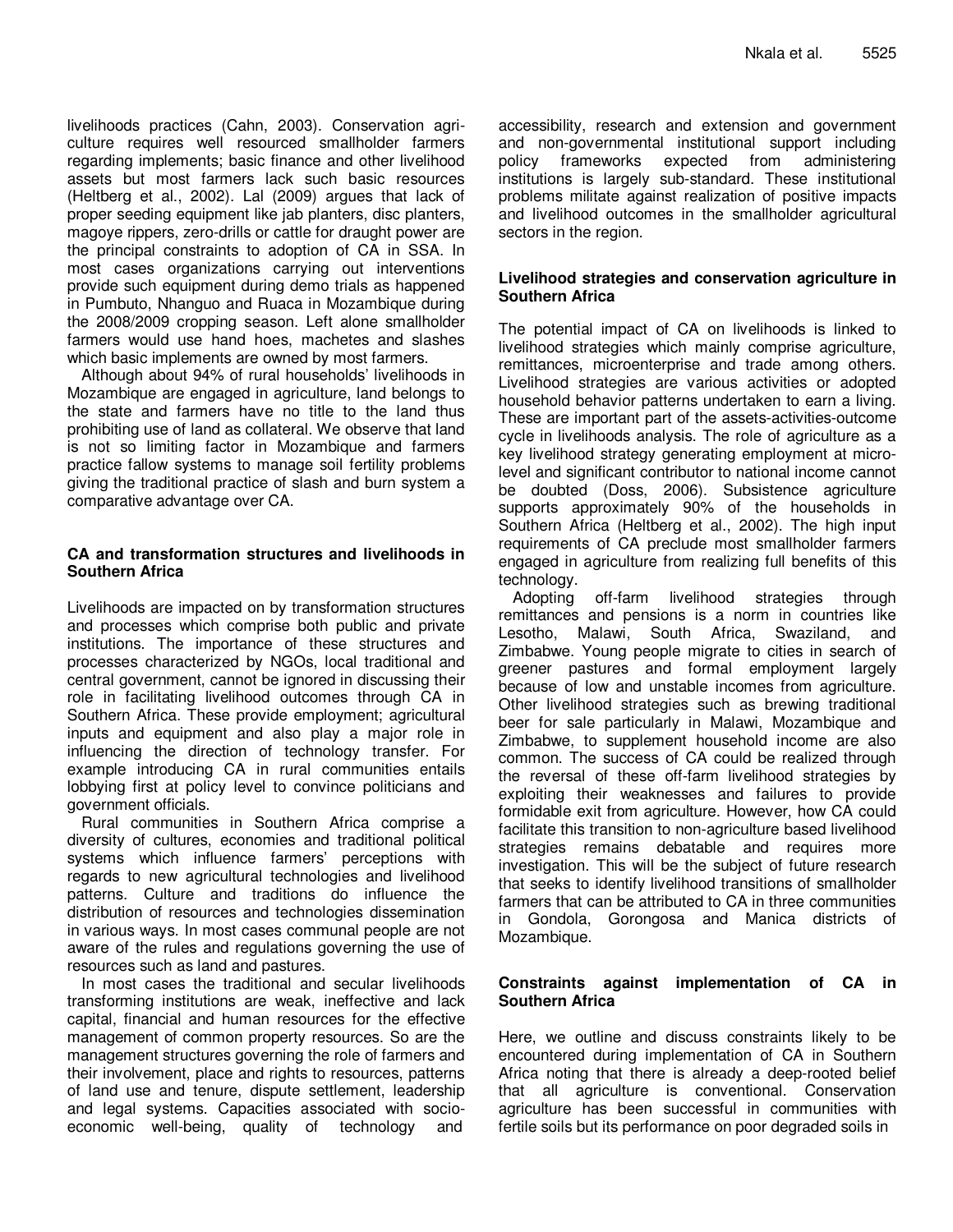Southern Africa remains unclear. Giller et al. (2009) argue that 'the plough has become a symbol of agriculture such that many people involved including, farmers, extension agents, researchers, university professors and politicians find it difficult to believe that agriculture can be possible without tillage'. Moreover, There is skepticism linked to the risk averse disposition of the farmers leading to the reluctance in adopting revolutionary technologies attempting to change the paradigm of farmers. It is difficult to realize a paradigm shift especially on long established practices. The success of CA also depends on its ability to transform mindsets of the smallholder farmers and perceptions on how CA can lead to desired livelihood outcomes.

The top-down approach in technology transfer is another constraint leading to questions whether CA addresses the needs of farmers, scientists or policymakers (Giller et al., 2009)? Non-farmer driven interventions and approaches to technology dissemination tend to fail due to lack of ownership by farmers. The demise of externally driven interventions has been well documented and the introduction of CA in Southern Africa could face a similar fate.

Other constraints directly relate to the principles of CA, particularly the permanent soil cover with crop residues for moisture retention, increased soil biological activity and better protection of the soil (Hobbs, 2007). Many farmers in Southern Africa collect crop residues and use them as stock feed especially in mixed farming systems where livestock are a major source of household income (ICRISAT, 2006). Crop residues are also removed by livestock that roam freely in the fields after harvesting in countries like Zimbabwe, Mozambique, Botswana and South Africa. So, for crop residues to effectively provide permanent soil cover or mulching farmers are forced to fence their fields. Twomlow (2008) argues that 'in systems where farmers are used to grazing cattle on other people's fields in winter, suddenly stopping it (for purposes of CA) would be socially unacceptable'. Furthermore, in Ruaca and Pumbuto communities in Mozambique, crop residues are decomposed by ants such that by the time the cropping season begins there will be no residues left in the field. Giller et al. (2009) argue that if mulching using crop residues improves infiltration, reduces surface erosion and water run-off and suppresses weeds then the benefits of mulching are diminished as a result of these processes. Social harmony and justice seen as part of the social benefits of CA may be an anathema whose solution requires the involvement of all farmers.

The shortage or late arrival of inputs, inexperienced personnel and inadequate access to government extension services is a common problem in Southern Africa (Pretty, 2000). In some remote communities in many countries in Southern Africa government agricultural extension services are unknown and due to resource limitations NGOs cannot reach out to all

farmers. In some instances where extension services are provided, extension workers look at their involvement in the CA projects as extra work for which they should be remunerated separately. Since CA is a knowledge intensive technology, it would be difficult to successfully promote this technology without the help of well-trained and experienced extension workers.

Finally, financial support for the smallholder sector is limited in most countries with most smallholder farmers lacking access to credit for purchasing farm implements and inputs (Ereinstein, 1999). Financial institutions classify smallholder farmers as high risk borrowers with no immovable property to use as collateral, since they do not even have formal ownership of the land. Access to finance is therefore a serious constraint to the implementation of CA by the targeted group of smallholder farmers in the region.

## **Factors akin to livelihood improvements through CA in Southern Africa**

While there is general consensus about the theoretical potential social, economic and environmental benefits of CA as a sustainable agricultural practice, there are fears about sustainability of these outcomes in practice, especially on smallholder farmers (Giller et al., 2009; Kassie et al., 2009). Heltberg et al. (2002) and Kassie et al. (2009) argue that speedy infrastructure development and increased market opportunities as evidenced in the Dominican Republic, Kenya and Ethiopia, can lead to rapid adoption of CA and hence food security and better livelihoods among smallholder farmers. Jane (1994) believes that subsistence farming has considerable potential if adequate outlets and incentives are present; which in the case of Southern Africa are missing. Strengthening of government policies supportive of CA especially the provision of infrastructure like roads, dams and irrigations schemes is necessary. According to Dumanski et al. (2006) CA is best achieved when it is community driven, and farmers and their associations can identify best options for their local conditions. This way the mistake of taking 'one size fits all approach' linked to the success of CA in other parts of the world could be avoided. Smallholder farmers should no longer be regarded as passive adopters of technologies but active participants in the development of technologies that would work towards improvement of their own livelihoods.

Twomlow et al. (2008) concluded CA will work in Southern Africa if sequenced in a manner that reflects the social, economic and biophysical constraints of the smallholder farmers. In other words CA should be adapted to suit limited resources, and low levels of education, vulnerability and chronic poverty. Technocrats working with farmers should particularize technology interventions to the physical and socioeconomic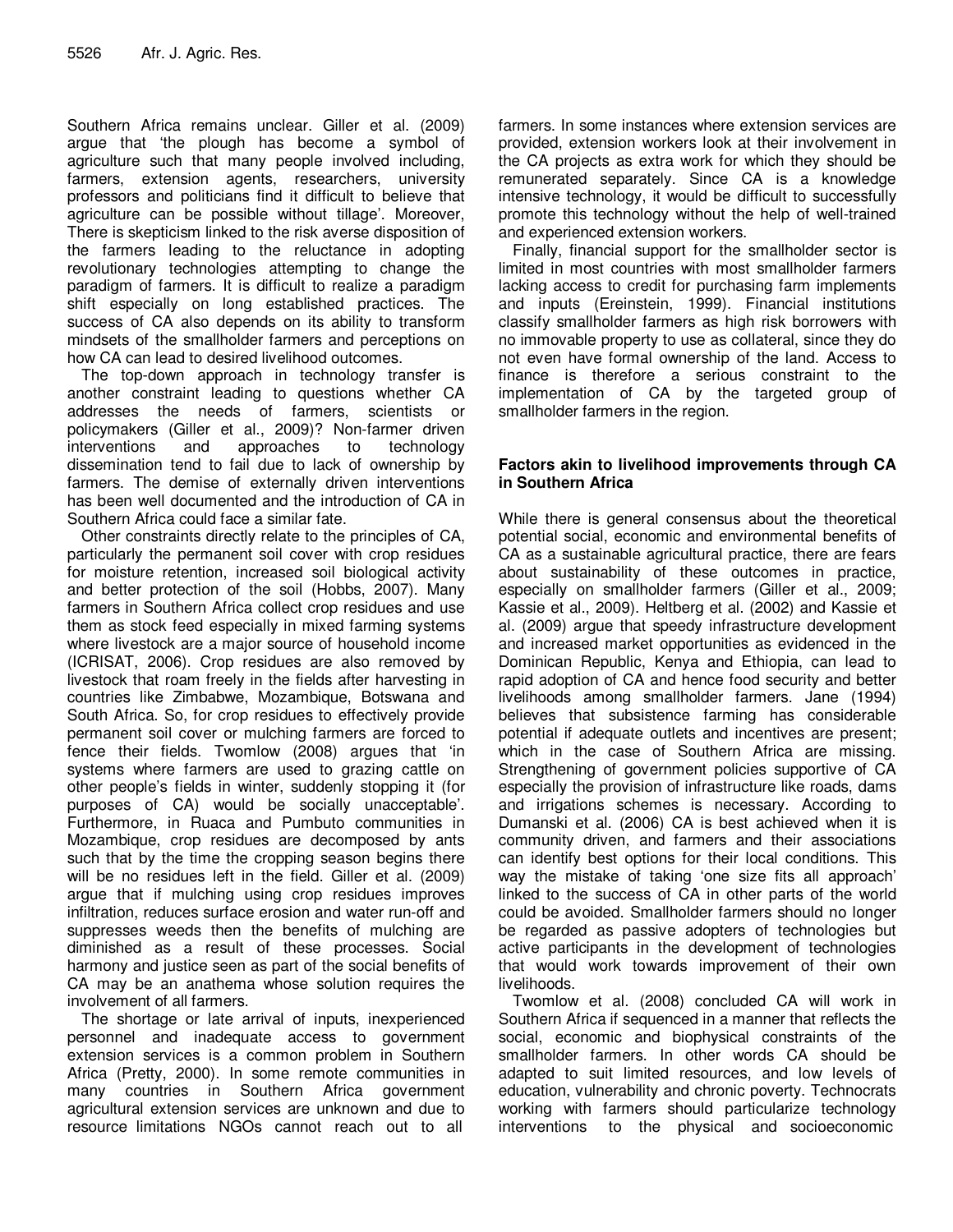fundamentals of communities involved building on what farmers and their associations 'develop and own'. Such a farmer centered participatory technology development (PTD) approach helps the promoters of CA understand the actual priorities and the various pressing constraints of smallholder farmers, while it may also help farmers understand and appreciate the different principles of CA.

Access to credit is an important factor in up-scaling CA in smallholder agriculture in Southern Africa since the absence of financial capital will prolong the transitions to better livelihoods. Deliberate policies that would enable farmers to use land as collateral in financial institutions however need to be developed through initiatives and discussions between government and financial institutions. This is because destructive elements of conventional tillage were subsidized in Africa through deliberate credit schemes and policies targeting special individuals or farmers groups (Fowler et al., 2001). Such support should not be politicized to enhance social justice and reduce moral hazard among farmers of different political inclinations as some party affiliates may view government assisted loans as 'gratis' and carrying no obligations for repayments on the part of farmers.

## **Conclusions**

From the discussions, we conclude that with numerous non-agricultural activities that have an equally damaging effect on the environment, CA may not be a sufficient condition for increased productivity and environmental conservation. The potential success of CA hinges on desirable but non-existent conditions casting doubt on realization of the envisaged livelihood benefits of CA given diverse conditions of farmers across the region. Reducing the length of the different phases in the adoption of CA could accelerate the realization of these livelihood outcomes. Agricultural policies that put sustainable agriculture at the centre, with appropriate donor and government support, incentives, and institutional reform, are necessary for the transformation of farmers' livelihoods through CA.

Given the issues discussed, the implementation of CA should acknowledge and address the existing economic and ecological constraints facing farmers. Smallholder farmers should be given an opportunity to adapt CA to their local conditions, experimenting with several components to assess what aspects of CA work for them, where, how and when. Farmers should also be made to realize that switching to CA results in declining yields in the short-run calling for patience and necessary policy support through social safety nets during the transition period. Finally, we note that without required infrastructure, resources and skills for technology transfer, CA's potential contribution to livelihoods in Southern Africa remains a conundrum and subject of further research.

#### **ACKOWLEDGEMENTS**

The authors would like to express their gratitude for funding from BOKU and CIAT and also to the International Centre for Maize and Wheat Improvement Institute for giving us access to their conservation agriculture projects in Mozambique. We are also grateful for comments received on earlier drafts of this paper from various researchers including Jemima Njuki, Precious Zikhali, Ika Darnhofer and members of the Centre for Development Research at BOKU. The views expressed in this paper are entirely those of the authors

#### **REFERENCES**

- Altieri MA (1999). Enhancing the productivity of Latin American traditional peasant farming systems through an agro-ecological approach, Paper for Conference on Sustainable Agriculture: New Paradigms and Old Practices?, Italy, Bellagio Conference Center, 26- 30 April 1999.
- Baker CJ, Saxton KE, Ritchie WR (1996). Comparison of some tillage methods on soil physical properties and yield of maize and style in degraded ferruginous tropical soil. Soil Till., 18: 63-72.
- Barrios S, Ouattara B, Strobl E (2008). The impact of climatic change on agricultural production, Is it different for Africa? Food Policy 33: 287-298.
- Bolliger A (2007). Is Zero-Till an appropriate agricultural alternative for disadvantaged smallholders of South Africa? A study of surrogate systems and strategies, smallholder sensitivities and soil glycoproteins. PhD Thesis. University of Copenhagen.
- Cahn M (2003). Sustainable Livelihood Approach: Concepts and Practice, Massey University.
- Carney D (2002). Sustainable Livelihoods approaches: Progress and Possibilities for change. Department for International Development. London.
- Chambers R, Conway G (1992). Sustainable Rural Livelihoods: Practical Concepts for the 21st Century. IDS. Discussion Paper 296: 7 - 8.
- Coleman J (1990). Foundations of Social Theory, Mass., Harvard University Press.
- Costanza R, d'Arge R, de Groot R, Farber S, Grasso S, Hannon B, Limburg K, Naeem S, O'Neil RV, Parvelo J, Raskin RG, Sutton P, van den Belt M (1997). The value of the world's ecosystem services and natural capital. Nature, 387: 253-260.
- Derpsch R (2005). The extent of Conservation agriculture adoption worldwide – Implications and impacts, in: Third World Congress on Conservation Agriculture: Linking livelihoods and Conservation". Nairobi. October 3-7, 2005.
- Doss C (2006). Analyzing Technology Adoption using micro-studies: Limitations, challenges and opportunities for improvement. Agric. Econ., 34: 207-219.
- Dumanski J, Peiretti R, Benites JR, McGarry D, Pieri C (2006). The paradigm of Conservation Agriculture. World Association of Soil and Water Conservation. Paper No. pp. 1-70.
- Ereinstein OCA (1999). The economics of Soil Conservation in developing countries: The case of crop residue mulching. PhD Thesis. Wageningen University. Netherlands.
- Food and Agriculture Organization (FAO) 2001. The economics of soil productivity in Africa. Soils Bulletin. Rome.
- Food and Agriculture Organization (FAO) 2004. Conservation of natural resources for sustainable agriculture: training modules. FAO land and water Digital Media Series CD-RM 27. http://www.fao.org/ag/ca/.
- Food and Agriculture Organization (FAO) 2007. Workshop on Conservation Agriculture in Southern Africa. Harrison's Conference Centre. Corner 12<sup>th</sup> Avenue and Wessels Street. Rivonia. Johannesburg. South Africa.
- Fowler R, Rockstrom J (2001). Conservation Tillage for Sustainable